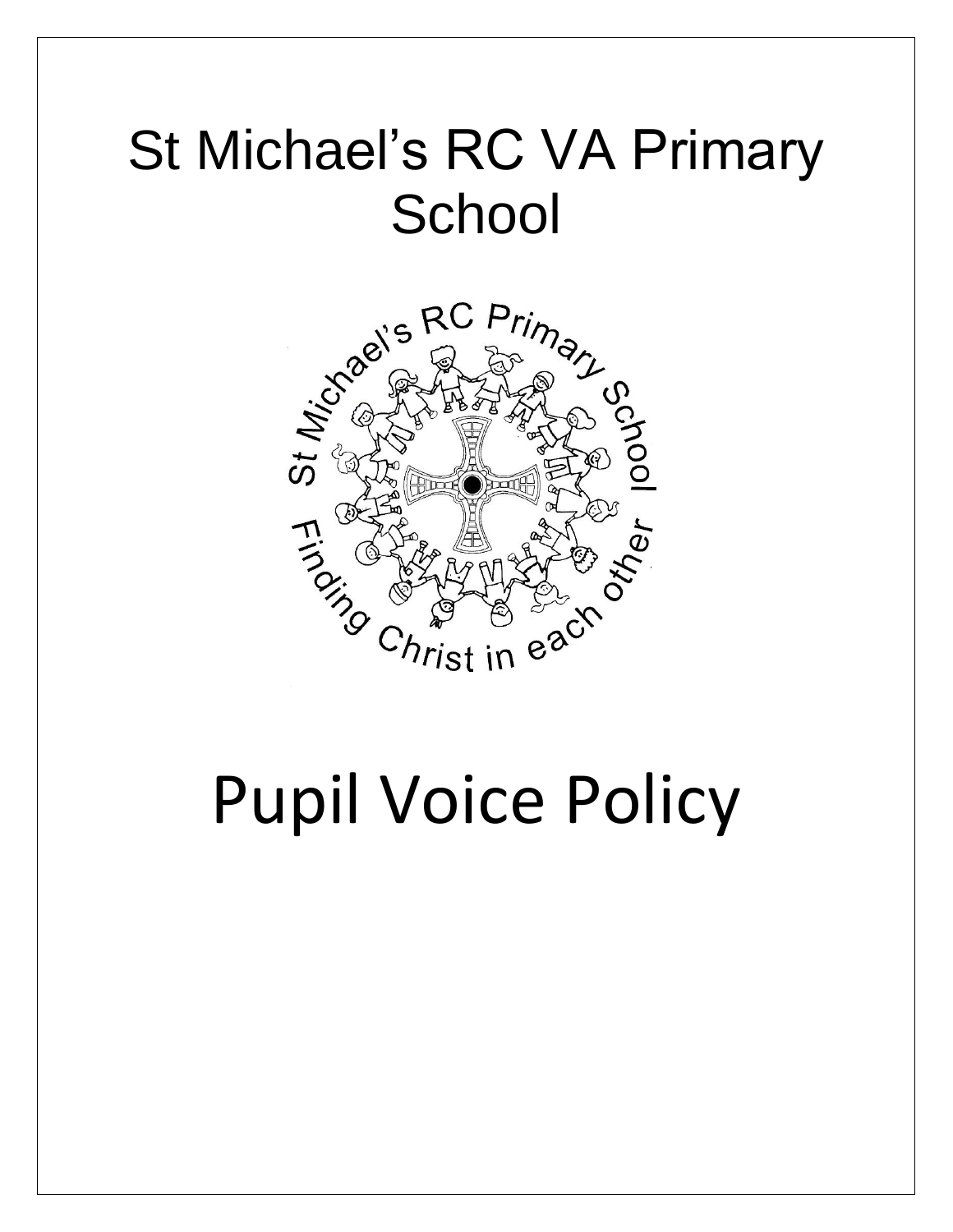

### St. Michael's RC Primary School

## Our Mission Statement

## 'Finding Christ in each other'

'Catholic Education is above all a question of helping to form Christ in the lives of others.' **Pope John Paul II** 

The School aims to promote Catholic values based on the teachings of Christ and to bring all members of the school community - staff, children, parents and governors - closer to God through the daily practice of those values in all areas of school activity.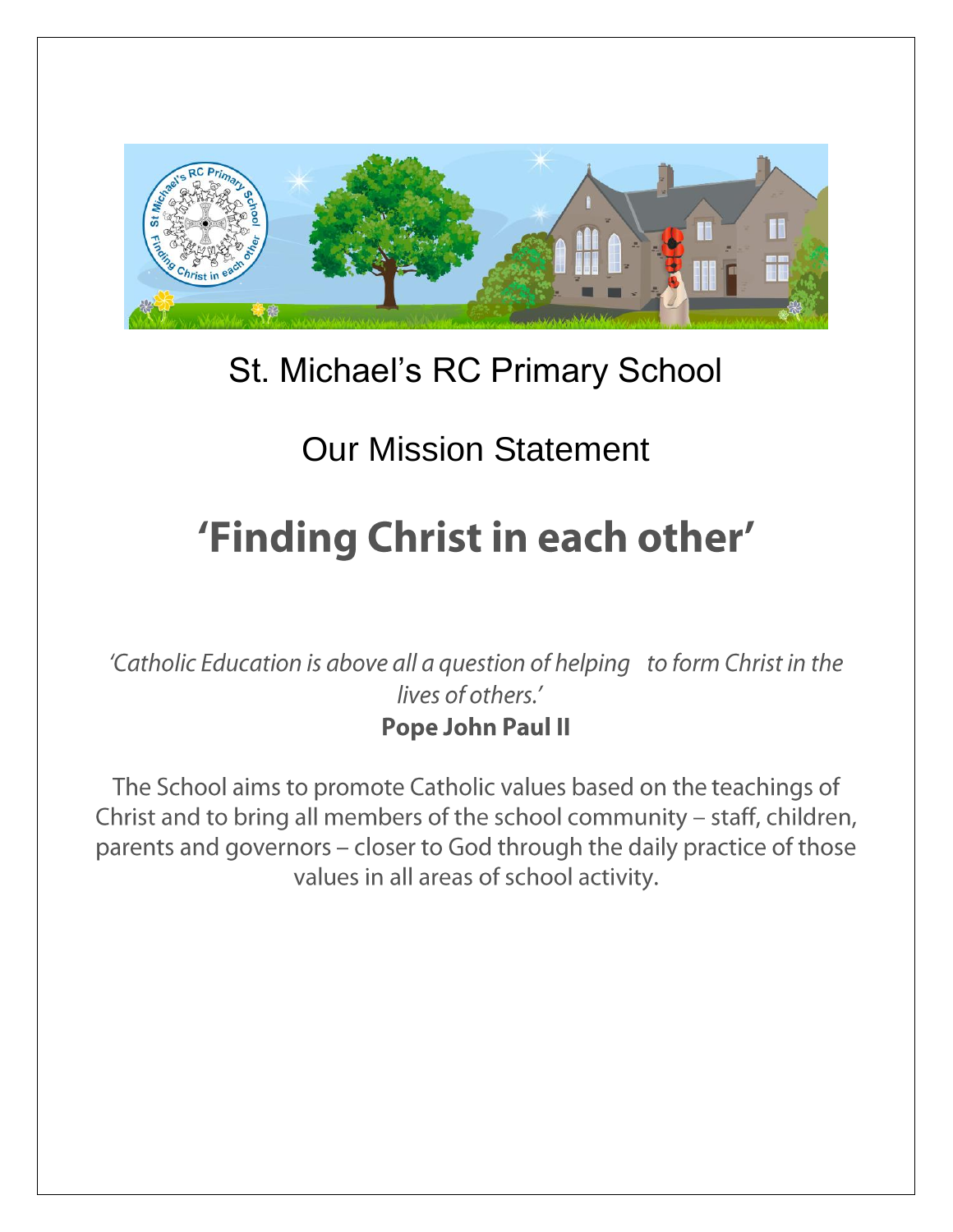#### **Rationale**

We believe that children need to be active participants in their own education and to feel that their opinions will be heard in the wider school community.

At St Michael's RC Primary, we therefore seek ways to listen to the views of our pupils and involve them in decision-making so that they are engaged as partners in the life of the school. We believe that this will make a positive contribution to the school environment and ethos.

#### **Student voice and pupil participation activities at St Michael's RC Primary**

There is a wide range of approaches that we are developing at St Michael's School to support pupil participation and promote pupil voice:

- School Council Pupil Communication Team
- School Nutrition Action Group
- Sports Coaching peer to peer support
- Mini Vinnies
- Anti Bullying Group
- Eco Council
- Green Fingers Gardening
- Consultations on teacher/school led projects e.g. re: drafting policies relating to behaviour or anti-bullying; evaluation of learning activities/the creative curriculum
- Pupil questionnaires
- $\bullet$  E Cadets
- Online pupil voice

Pupils are informed of the outcome of their involvement.

#### **Curriculum**

We also believe in embedding pupil voice into the curriculum, with teaching and learning activities being used to enable pupils to focus on how to make informed decisions about their lives, their health and well-being and the environment.

#### **Communications Team**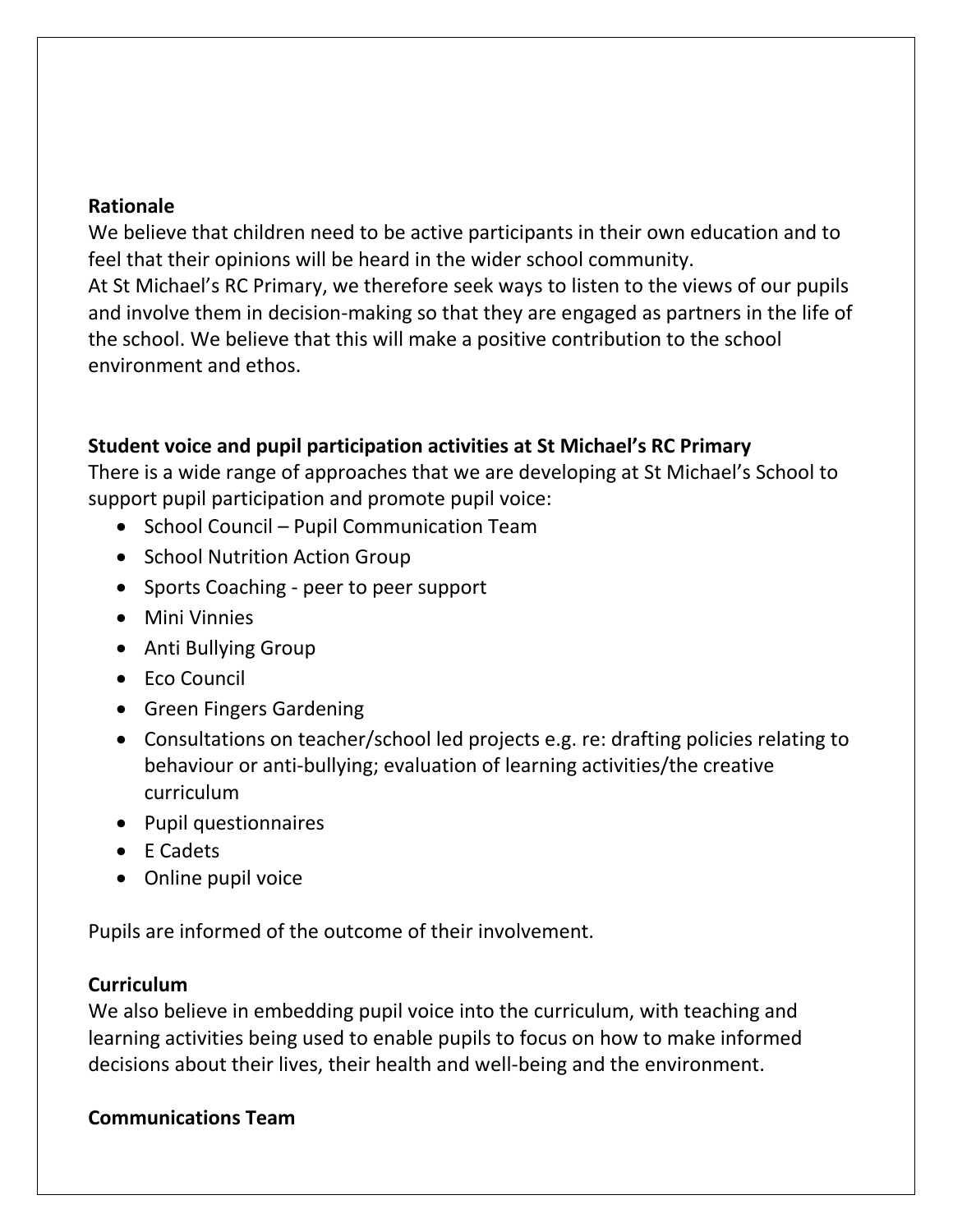One of the principle means by which pupil voice activity is progressed in school is by the use of the Communication Team. We believe that our Communication Team will enhance and influence positive peer Communication and mutual responsibility throughout the school.

Pupil Communication Team will

- Be a positive forum
- Provide an opportunity for all children to be heard
- Provide a forum for the Communication of the school to listen to children's knowledge and opinions
- Aid Communication throughout the school
- Build the children's confidence, mutual respect and self-esteem
- Encourage the children to be active citizens
- Provide the children with a democratic model
- Be a forum for pupils to instigate change in respect of elements of school life, e.g. school meals, playground, outdoor equipment.

The Pupil Communication Team will also be used to assist the school with its selfevaluation procedures and enable us to be more accountable to the whole school community.

#### **Pupil Communication Team in Practice**

The Pupil Communication Team organise the recruitment of their own members, using a voting system that involves all pupils of the school, ensuring representation of all year groups. Every class elects two Pupil Representatives. Meetings will consist of a member of staff, who will generally chair the meeting and the Pupil Communication Team Representatives.

Every class should hold a class council on a fortnightly basis. This is an opportunity for Pupil Communication Team Representatives to discuss the Pupil Communication Team agenda, and to gather feedback. Pupil Communication Team meetings are scheduled on the school calendar and take place periodically throughout the school year.

At each meeting, those present and absent are noted, and apologies read out. Matters arising from the previous meeting are discussed, followed by business for the meeting in accordance with the agenda.

At some meetings a guest speaker will be invited. This may be another member of staff, or an outside speaker, such as a local councillor.

Minutes are recorded at each meeting and can be found in the Pupil Communication file.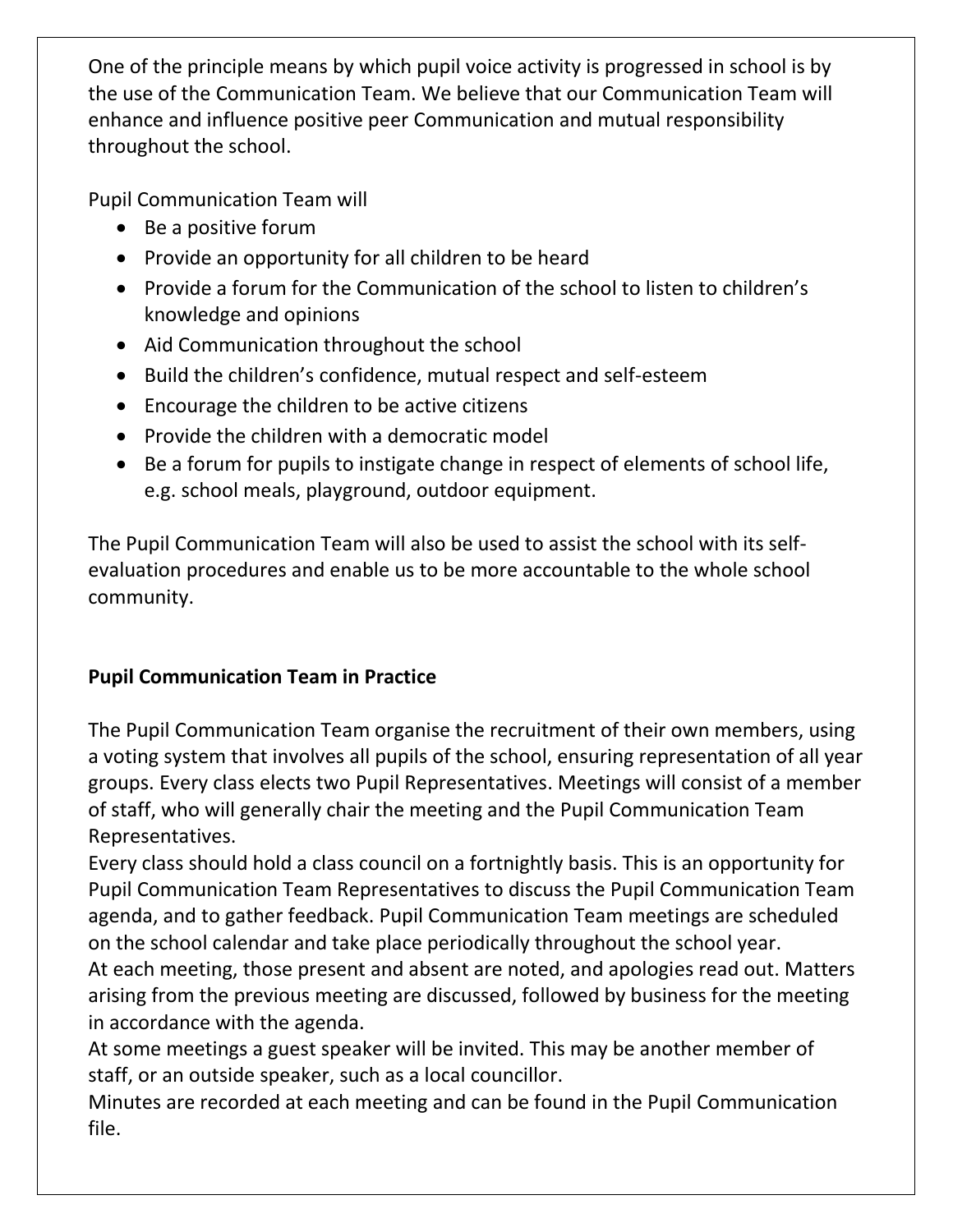Members of the Pupil Communication Team take part in staff recruitment, forming an interview panel. Pupil feedback is also gathered, following sample lessons. Members of the Pupil Communication may also represent the school at community meetings and at meetings of the Communication Team and Governing Body where appropriate.

#### **Involving pupils in their own learning**

Pupil participation in their own learning means a range of different things in the classroom. It includes developing projects to reflect interests and needs as expressed by pupils; encouraging pupils' reflection on their own and others' learning; reflection by pupils on the style and content of lessons and opportunities to give feedback to teachers.

Assessment for Learning encourages a view of assessment as an essential part of everyday classroom practice involving teachers and learners in reflection, dialogue, decision-making and target setting.

#### **Benefits of pupil involvement**

There is a range of benefits in greater participation. For pupils these include increased self-confidence and feelings of empowerment, and a greater sense of responsibility. Behaviour has the potential to improve with pupils taking greater responsibility for their own behaviour, as well as improved learning.

We believe that there is a positive impact of pupil participation on their own work and the school environment.

Children's insight into the ways they learn best and the ideas that they have for lesson content and style as well as their ideas on the life of the school should be welcomed. Pupils' learning will improve when their views are taken into consideration. This can only have a positive impact on raising standards.

#### **Whole School Approach to Pupil Involvement**

Staff understand the importance in involving pupils in all aspects of their education and learning. Pupil views are valued and time is always given to seeking out and listening to the views of individuals and to taking these views into consideration in any decision making. Opportunities for peer mentoring and support are provided, as are extracurricular clubs, many of which are run in response to pupil requests.

Charity events and fundraisers for the school and for local and national charities (e.g. Children In Need) are planned in collaboration with the Mini Vinnies who consult with other pupils, thus giving them ownership and pride in what they achieve.

St Michael's School is committed to the promotion and protection of children's rights in line with the United Nations Conventions on the Rights of the Child. We believe that all children and young people should have opportunities to express their opinion in matters that affect their lives and strive to ensure that they are provided with teaching and opportunities that equips them to do so as effectively as possible through our Family Groups.